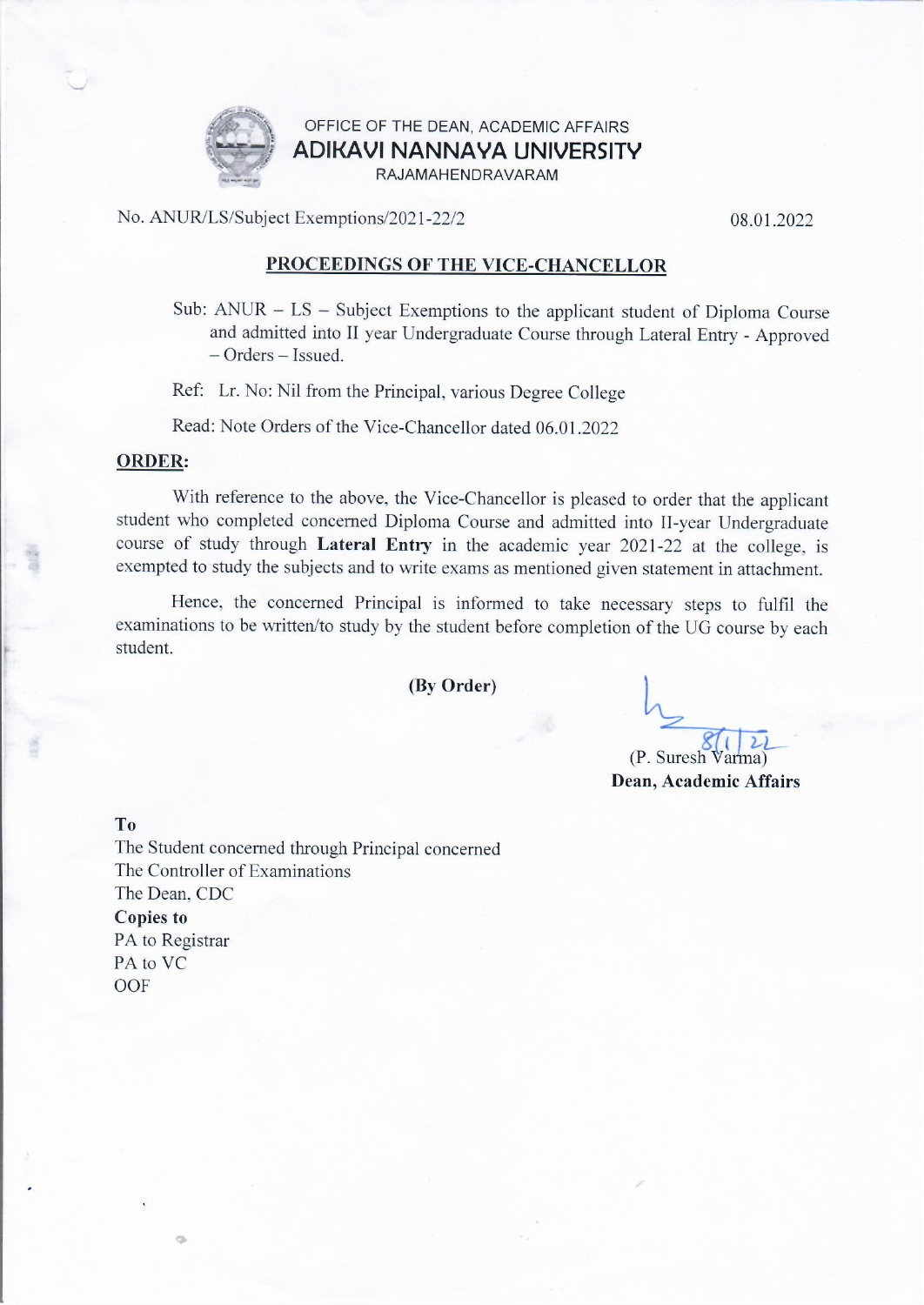| <b>Lateral Entry Admissions-Subject Exemptions-2021-22</b> |                                                |                                           |                                                     |                                                       |                                                                                                                            |                                                                                  |                                                                                                                                            |                                                                                                                                                     |
|------------------------------------------------------------|------------------------------------------------|-------------------------------------------|-----------------------------------------------------|-------------------------------------------------------|----------------------------------------------------------------------------------------------------------------------------|----------------------------------------------------------------------------------|--------------------------------------------------------------------------------------------------------------------------------------------|-----------------------------------------------------------------------------------------------------------------------------------------------------|
|                                                            | <b>NAME OF</b><br><b>THE</b><br><b>STUDENT</b> | <b>COLLEGE</b>                            | <b>PREVIOUS</b><br><b>COURSE</b><br><b>OF STUDY</b> | <b>PRESENT</b><br><b>COURSE</b><br>OF<br><b>STUDY</b> | <b>SUBJECT EXEMPTIONS</b>                                                                                                  |                                                                                  | <b>SUBJECTS TO BE WRITTEN</b>                                                                                                              |                                                                                                                                                     |
| S.N<br>$\mathbf 0$                                         |                                                |                                           |                                                     |                                                       | <b>I SEMESTER</b>                                                                                                          | $\mathbf{I}$<br><b>SEMESTER</b>                                                  | <b>I SEMESTER</b>                                                                                                                          | <b>II SEMESTER</b>                                                                                                                                  |
|                                                            | S.Krupa<br>Anjana                              | Adithya<br>Degree<br>College for<br>Women | Diploma in<br><b>EEE</b>                            | II M.E.C.S                                            | 1. English<br>2. Mathematics<br>3. Electronics &<br>Practical                                                              | 1. English<br>2. Mathematics<br>3. Electronics<br>& Practical                    | 1. Second Language<br>2. Life Skill Courses - any one<br>3. Skill Development - any one<br>4. Computer Science<br>Theory/Practical         | 1. Second Language<br>2. Life Skill Courses -<br>any one<br>3. Skill Development -<br>any Two<br>4. Computer Science<br>Theory/Practical            |
| $\overline{2}$                                             | <b>B.Neelima</b><br>sai                        | Pragati<br>Degree<br>College              | <b>DAA</b>                                          | II M.P.C.S                                            | 1. English<br>2. Mathematics<br>3. Physics                                                                                 | 1.English<br>2. Mathematics<br>3. Physics                                        | 1. Second Language<br>2. Life Skill Courses - any one<br>3. Skill Development - any one<br>4. Computer Science                             | 1. Second Language<br>2. Life Skill Courses -<br>any one<br>3. Skill Development -<br>any Two<br>4. Computer Science                                |
| 3                                                          | Challapalli<br><b>Vikas</b>                    | Sanjeeva DC                               | Diploma in<br>Architecture<br>Assistantship         | II B.Sc<br><b>MPCS</b>                                |                                                                                                                            |                                                                                  |                                                                                                                                            |                                                                                                                                                     |
| $\overline{4}$                                             | <b>B.Mahesh</b><br>Goud                        | <b>VSL Degree</b><br>College              | <b>ECE</b>                                          | II B.Sc<br><b>MECS</b>                                | 1.English<br>2. Mathematics                                                                                                | 1.English<br>2. Mathematics                                                      | 1.Second Language<br>2. Life Skill Courses - any one<br>3. Skill Development - any one<br>4. Electronics & Practical<br>5.Computer Science | 1.Second Language<br>2.Life Skill Courses -<br>any one<br>3. Skill Development -<br>any Two<br>4. Electronics &<br>Practical<br>5. Computer Science |
| 5                                                          | P. Uthpala<br>Devi                             | V.S.Lakshmi<br>Womens DC                  | Diploma in<br>Commercial<br>& Computer<br>Practice  | II B.Com<br>(C.A)                                     | 1.English<br>2. Fundamentals<br>of Accounting<br>3.Business<br>Organization &<br>Management<br>4.Information<br>Technology | 1.English<br>$2.$ ICT-1<br>3. Financial<br>Accounting<br>4.Business<br>Economics | 1.Second Language<br>2. Life Skill Courses - any one<br>3. Skill Development - any one                                                     | 1. Second Language<br>2. Life Skill Courses -<br>any one<br>3. Skill Development -<br>any Two<br>4.E-Commerce and<br>Web Designing                  |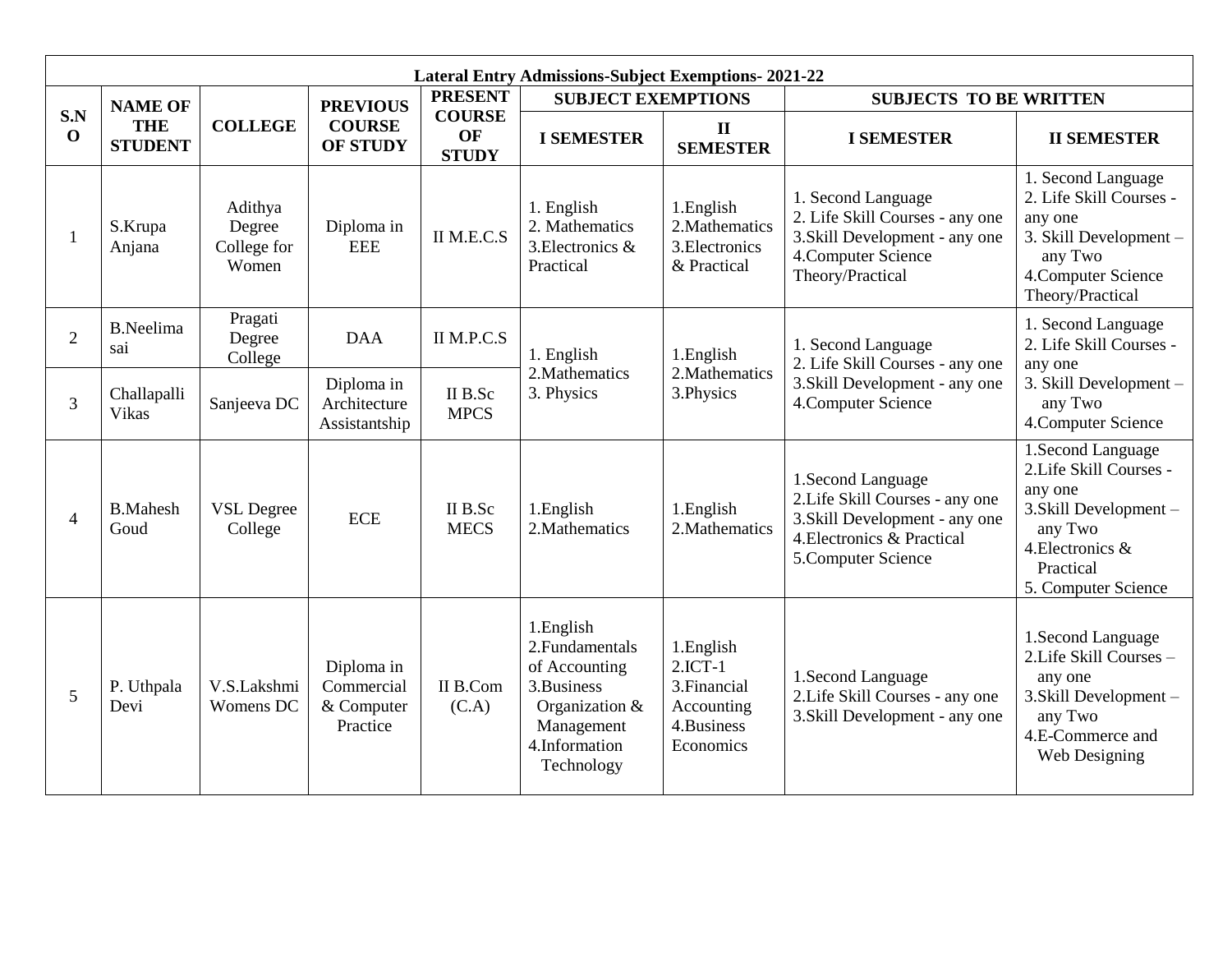| 6              | D.Akhila<br>Sri   | V.S.Lakshmi<br>Womens DC | Diploma in<br>Commercial<br>& Computer<br>Practice | II B.Com<br>(C.A) | 1.English<br>2. Fundamentals<br>of Accounting<br>3.Business<br>Organization &<br>Management<br>4.Information<br>Technology  | 1.English<br>$2.$ ICT-1<br>3. Financial<br>Accounting<br>4.Business<br>Economics | 1.Second Language<br>2. Life Skill Courses - any one<br>3. Skill Development - any one | 1.Second Language<br>2. Life Skill Courses -<br>any one<br>3. Skill Development -<br>any Two<br>4.E-Commerce and<br>Web Designing |
|----------------|-------------------|--------------------------|----------------------------------------------------|-------------------|-----------------------------------------------------------------------------------------------------------------------------|----------------------------------------------------------------------------------|----------------------------------------------------------------------------------------|-----------------------------------------------------------------------------------------------------------------------------------|
| $\overline{7}$ | N.Sree<br>Sravani | V.S.Lakshmi<br>Womens DC | Diploma in<br>Commercial<br>& Computer<br>Practice | II B.Com<br>(C.A) | 1.English<br>2. Fundamentals<br>of Accounting<br>3.Business<br>Organization &<br>Management<br>4.Information<br>Technology  | 1.English<br>$2.$ ICT-1<br>3. Financial<br>Accounting<br>4.Business<br>Economics | 1.Second Language2. Life<br>Skill Courses - any one3. Skill<br>Development - any one   | 1. Second Language2.<br>Life Skill Courses -<br>any one<br>3. Skill Development -<br>any Two<br>4.E-Commerce and<br>Web Designing |
| $8\,$          | N.Supriya         | V.S.Lakshmi<br>Womens DC | Diploma in<br>Commercial<br>& Computer<br>Practice | II B.Com<br>(C.A) | 1.English<br>2. Fundamentals<br>of Accounting<br>3. Business<br>Organization &<br>Management<br>4.Information<br>Technology | 1.English<br>$2.1CT-1$<br>3. Financial<br>Accounting<br>4.Business<br>Economics  | 1.Second Language<br>2. Life Skill Courses - any one<br>3. Skill Development - any one | 1.Second Language<br>2. Life Skill Courses -<br>any one<br>3. Skill Development -<br>any Two<br>4.E-Commerce and<br>Web Designing |
| 9              | K.Mamatha         | V.S.Lakshmi<br>Womens DC | Diploma in<br>Commercial<br>& Computer<br>Practice | II B.Com          | 1.English<br>2. Fundamentals<br>of Accounting<br>3.Business<br>Organization &<br>Management<br>4.Information<br>Technology  | 1.English<br>$2.$ ICT-1<br>3. Financial<br>Accounting<br>4.Business<br>Economics | 1.Second Language<br>2. Life Skill Courses - any one<br>3. Skill Development - any one | 1.Second Language<br>2. Life Skill Courses -<br>any one<br>3. Skill Development -<br>any Two<br>4.E-Commerce and<br>Web Designing |
| 10             | J.Durga<br>Devi   | V.S.Lakshmi<br>Womens DC | Diploma in<br>Commercial<br>& Computer<br>Practice | II B.Com<br>(C.A) | 1.English<br>2. Fundamentals<br>of Accounting<br>3.Business                                                                 | 1.English<br>$2.1CT-1$<br>3. Financial<br>Accounting                             | 1.Second Language<br>2. Life Skill Courses - any one<br>3. Skill Development - any one | 1.Second Language<br>2. Life Skill Courses -<br>any one<br>3. Skill Development -                                                 |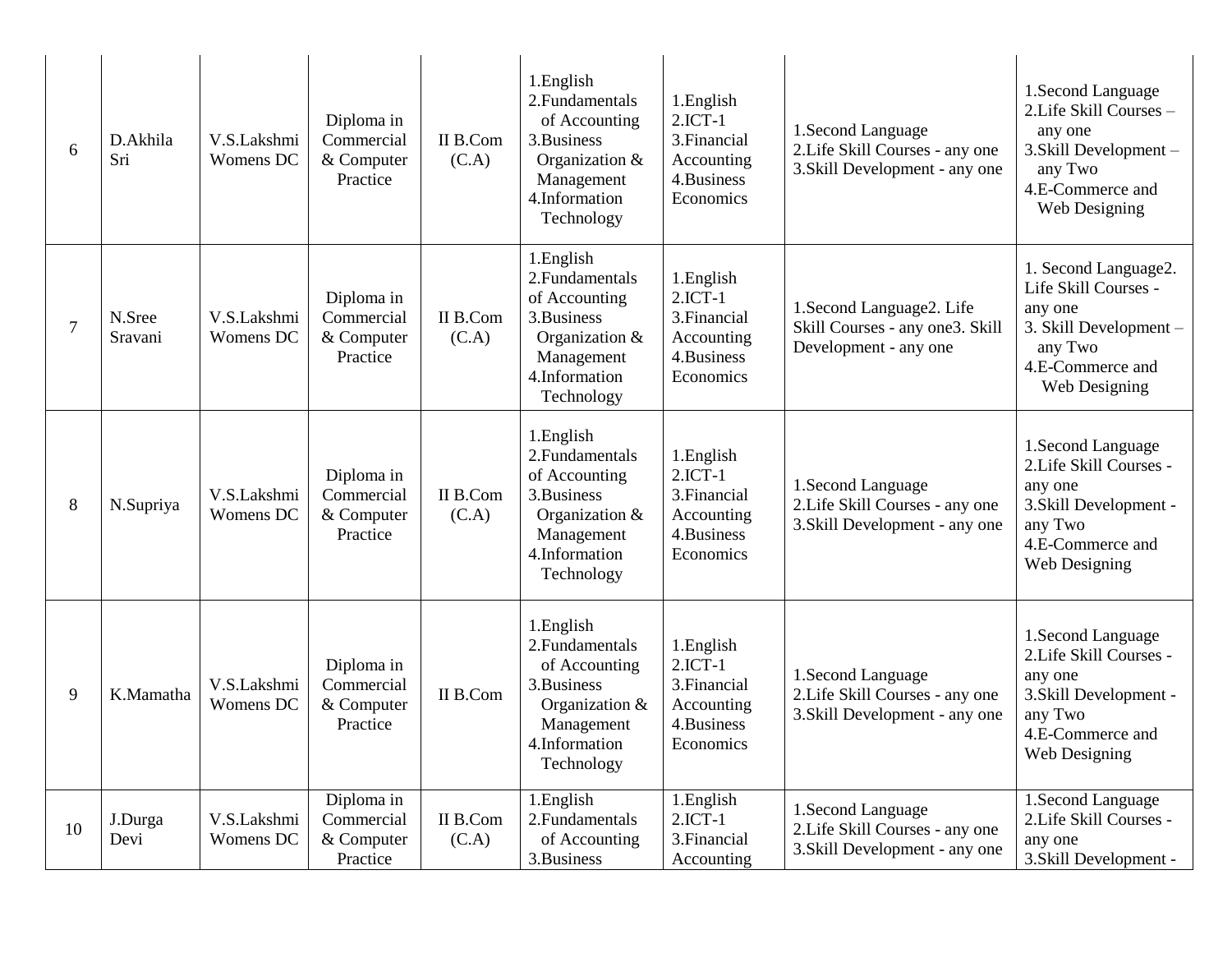|    |                            |                          |                                                    |                   | Organization &<br>Management<br>4.Information<br>Technology                                                                   | 4.Business<br>Economics                                                          |                                                                                         | any Two<br>4.E-Commerce and<br>Web Designing                                                                                        |
|----|----------------------------|--------------------------|----------------------------------------------------|-------------------|-------------------------------------------------------------------------------------------------------------------------------|----------------------------------------------------------------------------------|-----------------------------------------------------------------------------------------|-------------------------------------------------------------------------------------------------------------------------------------|
| 11 | N.Bhargavi                 | V.S.Lakshmi<br>Womens DC | Diploma in<br>Commercial<br>& Computer<br>Practice | II B.Com<br>(C.A) | 1.English<br>2. Fundamentals<br>of Accounting<br>3. Business<br>Organization $&$<br>Management<br>4.Information<br>Technology | 1. English<br>$2.1CT-$<br>13. Financial<br>Accounting4.B<br>usiness<br>Economics | 1. Second Language2. Life<br>Skill Courses - any one3. Skill<br>Development - any one   | 1.Second Language<br>2. Life Skill Courses -<br>any one<br>3. Skill Development -<br>any Two<br>4.E-Commerce and<br>Web Designing   |
| 12 | K.Ganga<br>Maha<br>Lakshmi | V.S.Lakshmi<br>Womens DC | Diploma in<br>Commercial<br>& Computer<br>Practice | IIB.Com<br>(C.A)  | 1.English<br>2. Fundamentals<br>of Accounting<br>3. Business<br>Organization &<br>Management<br>4.Information<br>Technology   | 1.English<br>$2.1CT-1$<br>3. Financial<br>Accounting<br>4.Business<br>Economics  | 1.Second Language<br>2. Life Skill Courses - any one<br>3. Skill Development - any one  | 1.Second Language<br>2. Life Skill Courses -<br>any one<br>3. Skill Development -<br>any Two<br>4.E-Commerce and<br>Web Designing   |
| 13 | P.Shiny<br>Rose            | V.S.Lakshmi<br>Womens DC | Diploma in<br>Commercial<br>& Computer<br>Practice | II B.Com<br>(C.A) | 1.English<br>2. Fundamentals<br>of Accounting<br>3. Business<br>Organization &<br>Management<br>4.Information<br>Technology   | 1.English<br>$2.$ ICT-1<br>3. Financial<br>Accounting<br>4.Business<br>Economics | 1. Second Language<br>2. Life Skill Courses - any one<br>3. Skill Development - any one | 1. Second Language<br>2. Life Skill Courses -<br>any one<br>3. Skill Development -<br>any Two<br>4.E-Commerce and<br>Web Designing  |
| 14 | S.Ganga<br>Gayathri        | V.S.Lakshmi<br>Womens DC | Diploma in<br>Commercial<br>& Computer<br>Practice | II B.Com<br>(C.A) | 1. English<br>2. Fundamentals<br>of Accounting<br>3. Business<br>Organization &<br>Management<br>4.Information<br>Technology  | 1.English<br>$2.1CT-1$<br>3. Financial<br>Accounting<br>4.Business<br>Economics  | 1. Second Language<br>2 Life Skill Courses - any one<br>3. Skill Development - any one  | 1. Second Language<br>2. Life Skill Courses -<br>any one<br>3. Skill Development -<br>any Two<br>4. E-Commerce and<br>Web Designing |